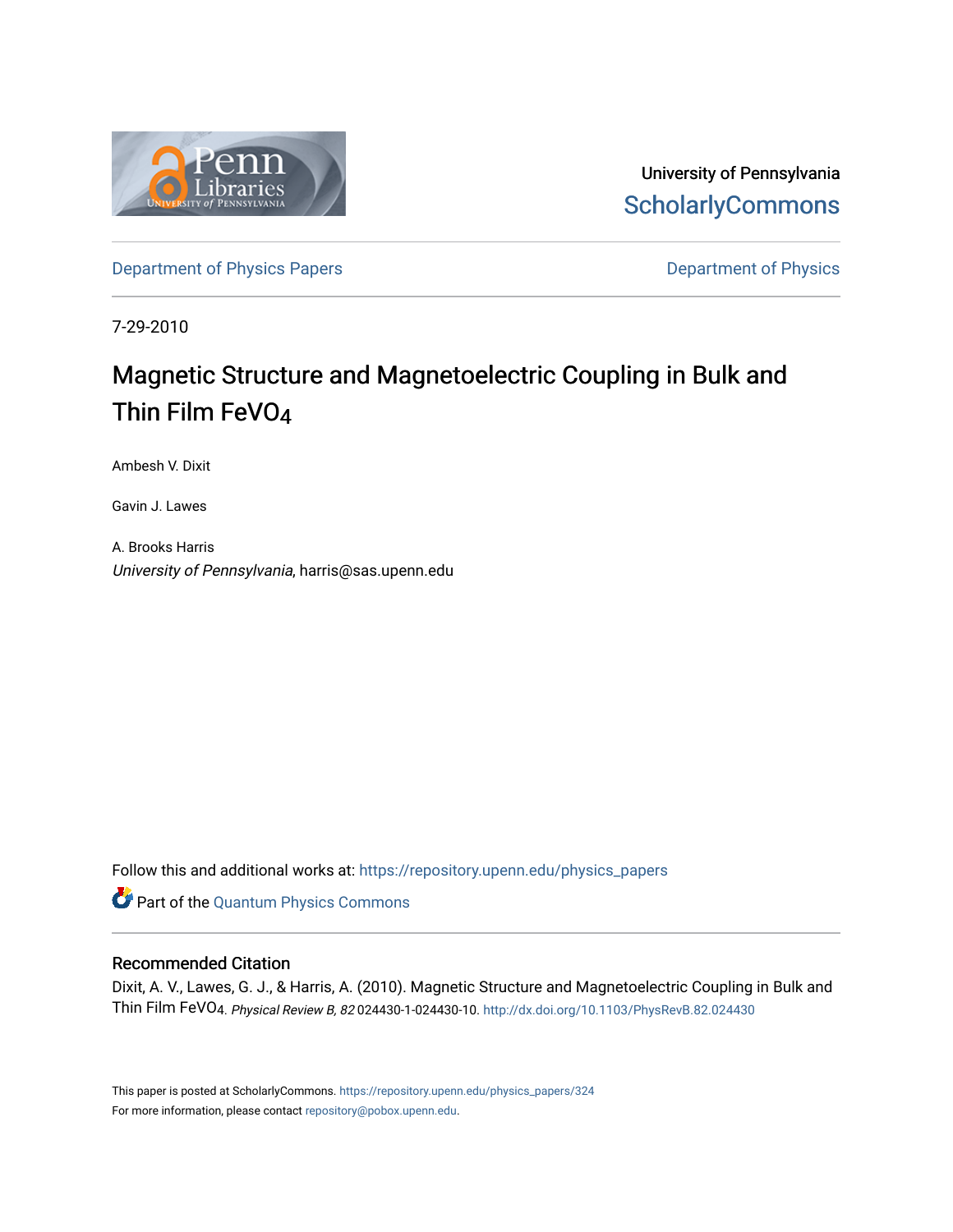# Magnetic Structure and Magnetoelectric Coupling in Bulk and Thin Film FeVO4

# Abstract

We have investigated the magnetoelectric and magnetodielectric response in FeVO<sub>4</sub>, which exhibits a change in magnetic structure coincident with ferroelectric ordering at  $T_{N2} \approx 15$  K. Using symmetry considerations, we construct a model for the possible magnetoelectric coupling in this system and present a discussion of the allowed spin structures in FeVO4. Based on this model, in which the spontaneous polarization is caused by a trilinear spin-phonon interaction, we experimentally explore the magnetoelectric coupling in FeVO4 thin films through measurements of the electric field-induced shift of the multiferroic phase transition temperature, which exhibits an increase of 0.25 K in an applied field of 4 MV/m. The strong spin-charge coupling in FeVO4 is also reflected in the significant magnetodielectric shift, which is present in the paramagnetic phase due to a quartic spin-phonon interaction and shows a marked enhancement with the onset of magnetic order which we attribute to the trilinear spin-phonon interaction. We observe a clear magnetic field-induced dielectric anomaly at lower temperatures, distinct from the sharp peak associated with the multiferroic transition, which we tentatively assign to a spin-reorientation crossover. We also present a magnetoelectric phase diagram for FeVO4.

# **Disciplines**

Physics | Quantum Physics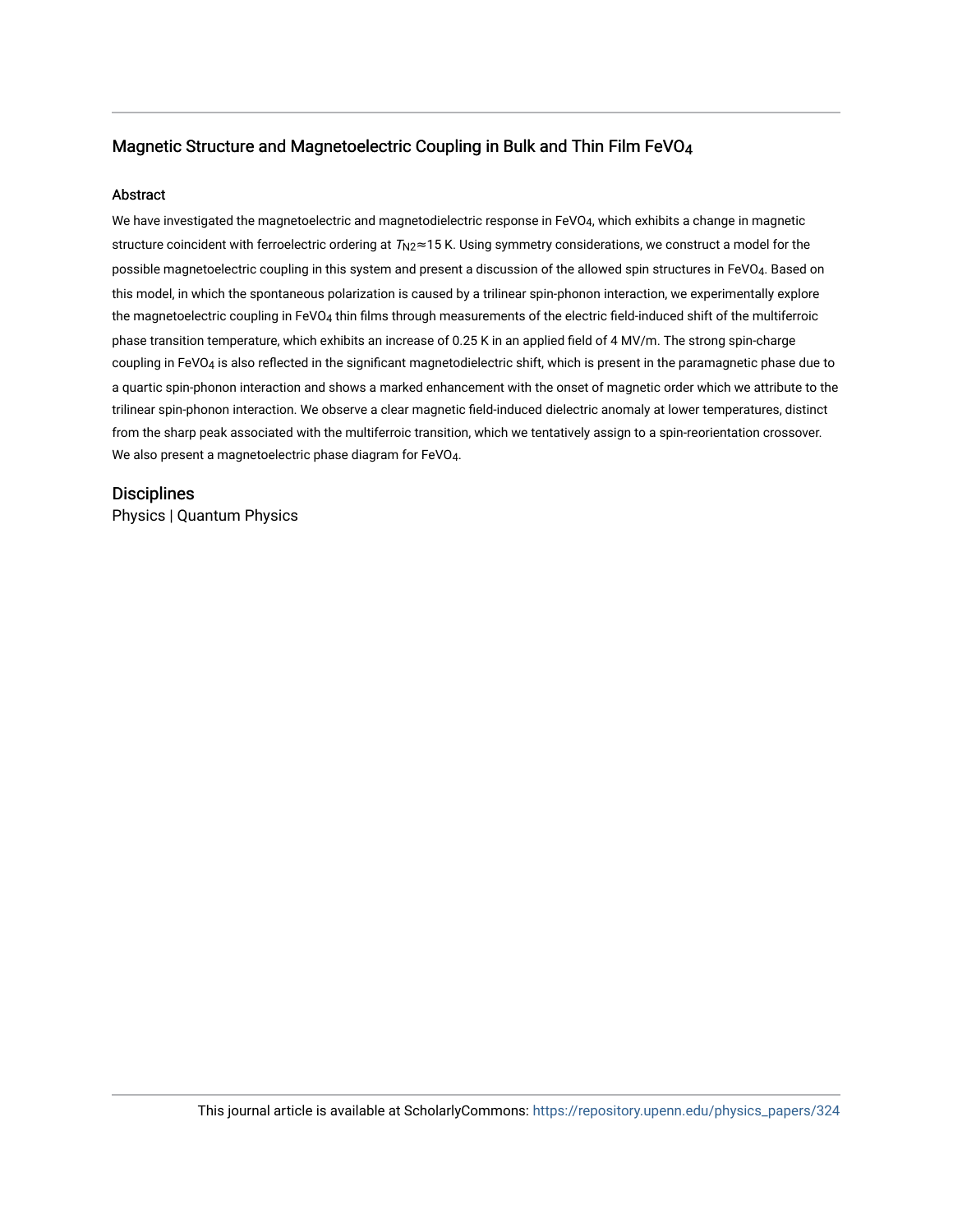# **Magnetic structure and magnetoelectric coupling in bulk and thin film FeVO<sup>4</sup>**

A. Dixit,<sup>1</sup> G. Lawes,<sup>1</sup> and A. B. Harris<sup>2</sup>

<sup>1</sup>*Department of Physics and Astronomy, Wayne State University, Detroit, Michigan 48201, USA* <sup>2</sup>*Department of Physics and Astronomy, University of Pennsylvania, Philadelphia, Pennsylvania 19104, USA* (Received 1 June 2010; published  $29$  July  $2010$ )

We have investigated the magnetoelectric and magnetodielectric response in  $FeVO<sub>4</sub>$ , which exhibits a change in magnetic structure coincident with ferroelectric ordering at  $T_{N2} \approx 15$  K. Using symmetry considerations, we construct a model for the possible magnetoelectric coupling in this system and present a discussion of the allowed spin structures in FeVO<sup>4</sup> . Based on this model, in which the spontaneous polarization is caused by a trilinear spin-phonon interaction, we experimentally explore the magnetoelectric coupling in  $FeVO<sub>4</sub>$  thin films through measurements of the electric field-induced shift of the multiferroic phase transition temperature, which exhibits an increase of 0.25 K in an applied field of 4 MV/m. The strong spin-charge coupling in FeVO<sub>4</sub> is also reflected in the significant magnetodielectric shift, which is present in the paramagnetic phase due to a quartic spin-phonon interaction and shows a marked enhancement with the onset of magnetic order which we attribute to the trilinear spin-phonon interaction. We observe a clear magnetic field-induced dielectric anomaly at lower temperatures, distinct from the sharp peak associated with the multiferroic transition, which we tentatively assign to a spin-reorientation crossover. We also present a magnetoelectric phase diagram for  $FeVO<sub>4</sub>$ .

DOI: 10.1103/PhysRevB.82.024430

: 75.85. $+t$ , 77.55. $Nv$ , 75.25. $-j$ 

# **I. INTRODUCTION**

Magnetoelectric multiferroics, insulating magnets exhibiting simultaneous magnetic and ferroelectric order, are widely investigated in large part due to their potential applications for developing novel devices, including magnetic sensors and multistate memory, among others.<sup>1,2</sup> The cross control of these distinct order parameters, such as adjusting the magnetization using an applied electric field or vice versa, is expected to provide an extra degree of freedom in developing new types of spin-charge coupled devices, such as voltage switchable magnetic memories. $3$  Additionally, there are a number of fundamental materials questions surrounding the development of multiferroic order. Magnetic and ferroelectric order are generally contraindicated in the same phase, as ferromagnetism in transition-metal systems typically requires partially filled *d* orbitals while ferroelectric distortions are promoted in a  $d^0$  electronic configuration.<sup>4</sup> Despite this apparent restriction, a rather large number of single-phase systems have been identified as magnetoelectric multiferroics.<sup>5–7</sup> A number of microscopic mechanisms have been proposed for the development of multiferroic order, including, a magnetic Jahn-Teller distortion<sup>8</sup> for TbMn<sub>2</sub>O<sub>5</sub>,<sup>9</sup> bond and site ordering having distinct centers of inversion symmetry, $\frac{10}{10}$  a microscopic mechanism leading to a spincurrent interaction,<sup>11</sup> the Dzyloshinskii-Moriya interaction,<sup>12</sup> a general anisotropic exchange striction, $13$  a spin-phonon interaction,  $^{14}$  and a strain-induced ferroelectricity.<sup>15</sup>

Phenomenologically, magnetically induced ferroelectric order developing in systems having multiple magnetic phases can be understood by considering a trilinear term in the magnetoelectric free energy, *FME*, coupling the electric polarization with two distinct order parameters  $\sigma_1$  and  $\sigma_2$ which together break inversion symmetry so that *FME*  $\propto P \sigma_1 \sigma_2$ .<sup>1,7,16–18</sup> Since the free energy must transform as a scalar, there are strong symmetry restrictions on the allowed

representations for  $\sigma_1$  and  $\sigma_2$ ; in particular, the product  $\sigma_1(\mathbf{q})\sigma_2(\mathbf{q})^*$  must be antisymmetric under spatial inversion. This trilinear coupling also predicts electric field control of a magnetic order parameter.<sup>1,19</sup> A general discussion of the symmetry of the magnetoelectric coupling in multiferroics is considered for the specific case of  $FeVO<sub>4</sub>$  in the following section. Investigations on multiferroic  $Ni<sub>3</sub>V<sub>2</sub>O<sub>8</sub>$  thin films, in which such a trilinear coupling is believed to be responsible for the multiferroic order, $1,7$  have established that the multiferroic transition temperature can be varied through the application of either (or both) magnetic and electric fields, <sup>19</sup> confirming the strong coupling between magnetic and dielectric degrees of freedom. Higher order magnetoelectric coupling terms quadratic in both magnetic and ferroelectric terms will give rise to magnetization-induced shift in the dielectric response. $20$  Such coupling has been investigated both theoretically and experimentally in a range of materials including  $Mn_3O_4$ ,<sup>14</sup> CoCr<sub>2</sub>O<sub>4</sub>,<sup>21</sup> BaMnF<sub>4</sub>,<sup>22–25</sup> and SeCuO<sub>3</sub> and  $TeCuO<sub>3</sub>$ .<sup>26</sup> Because this magnetodielectric coupling is also expected to depend strongly on the symmetry of the magnetic phase, it has been suggested that changes in this coupling may be used to probe changes in the ordered spin structure.<sup>14</sup>

Triclinic iron vanadate,  $FeVO<sub>4</sub>$ , has recently been identified as a multiferroic system having the  $P\overline{1}$  space group.<sup>27–29</sup> Magnetic, thermodynamic, and neutron-diffraction studies on  $FeVO<sub>4</sub>$  single crystal and ceramic samples have shown that  $FeVO<sub>4</sub>$  transitions from a paramagnetic phase into a collinear incommensurate (CI) phase at  $T_{N1}=22$  K and then into noncollinear incommensurate (NCI) phase at  $T_{N2}$  $=15$  K.<sup>27–30</sup> Ferroelectric order in FeVO<sub>4</sub> develops in this noncollinear spiral magnetic phase. The onset of ferroelectric order with the development of a second magnetic phase suggests that a symmetry-based approach may be useful in exploring the multiferroic properties in this system. We present a full Landau theory for this system, specifically considering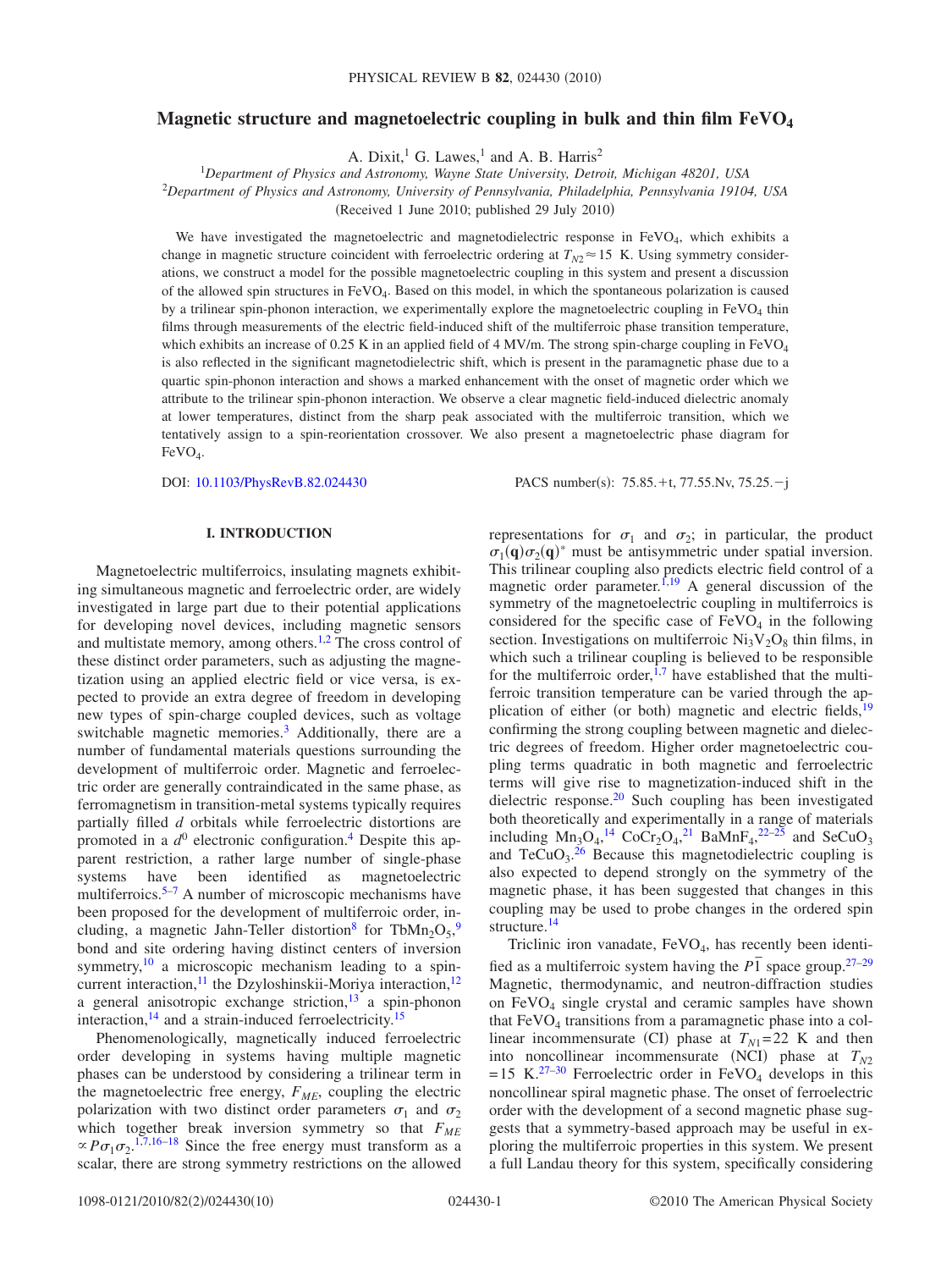the allowed magnetoelectric coupling terms. Our result is that a nonzero-induced spontaneous polarization  $\vec{P}$  requires having a magnetic spiral $3\overline{1}$  described by two order parameters which are out of phase with respect to one another. $1,7,16,18$ In this low-symmetry structure there are no restrictions on the orientation of  $\vec{P}$  based on symmetry arguments, unlike the majority of similar magnetically induced multiferroics.1,7,11,16,31

This paper is organized as follows. In Sec. II we present a symmetry analysis of  $FeVO<sub>4</sub>$  based on Landau theory. Here we analyze the symmetry of the magnetoelectric interaction. In Sec. III we present the results of a number of experiments designed to probe the structure of these magnetoelectric interactions. In Sec. IV we briefly summarize our results.

# **II. LANDAU THEORY**

Motivated by this general discussion of the possibility of magnetically driven ferroelectric order in  $FeVO<sub>4</sub>$ , we now present a Landau theory for  $FeVO<sub>4</sub>$  with some details of the construction relegated to the Appendix. As discussed in detail in Ref. 18, the Fourier transform of the spin ordering is proportional to the critical eigenvector of the inverse susceptibility matrix at the ordering wave vector  $\vec{q}$ , which for FeVO<sub>4</sub> has the propagation vector  $\vec{q}$  = (0.222, −0.089,0.012) in reciprocal lattice units. $28$  In the Appendix we analyze the constraint of spatial inversion in the  $\overline{PI}$  space group of the paramagnetic phase with the following results. The FeVO<sub>4</sub> structure consists of six  $S=5/2$  Fe<sup>3+</sup> spins in the unit cell at locations  $\tau_n$ . For  $n=1,2,3$ ,  $-\tau_n = \overline{\tau}_n = \tau_{n+3}$  and  $-\tau_{n+3} = \overline{\tau}_{n+3}$  $=\tau_n$ . Then inversion symmetry (*I*) implies that spin Fourier transform obeys

$$
\mathcal{I}\vec{S}(\vec{q},\tau) = \vec{S}(\vec{q},\overline{\tau})^*,\tag{1}
$$

where, as defined in the Appendix,  $\vec{S}(\vec{q}, \tau)$  is the spatial Fourier transform of the thermally averaged spin operator. As explained in the Appendix, if the ordering is described by a single order parameter, the spin distribution is inversionsymmetric about some origin. In this case inversion symmetry implies that

$$
[S_x(1), S_y(1), S_z(1), S_x(2), S_y(2), \dots, S_z(6)]
$$
  
=  $\sigma_n[x_1^*, y_1^*, z_1^*, x_2^*, y_2^*, \dots, z_6^*],$  (2)

where all the components are complex valued with  $x_{\overline{n}} = x_n^*$ ,  $y_{\bar{n}} = y_n^*$ , and  $z_{\bar{n}} = z_n^*$ , are normalized by  $\sum_{n=1}^6 \left[ |x_n|^2 + |y_n|^2 + |z_n|^2 \right]$  $=1$ , and the wave-vector argument is implicit. The amplitude  $\sigma_n(\vec{q})$  is the complex-valued magnetic order parameter, which obeys

$$
\mathcal{I}\sigma_n(\vec{q}) = \sigma_n(\vec{q})^* = \sigma_n(-\vec{q}).
$$
\n(3)

As noted in the Appendix, this relation implies that each  $\sigma_n$ is inversion invariant about a lattice point (which depends on *n*) where the order-parameter wave has its origin. As the temperature is lowered one passes from the paramagnetic phase into a phase with an order parameter  $\sigma_1(\vec{q})$  and then, at a lower temperature into a phase where two order parameters  $\sigma_1(\vec{q})$  and  $\sigma_2(\vec{q})$  are nonzero, both of which obey Eq. (3), but

which have different centers of inversion symmetry.

The total magnetoelectric free energy, *FME*, can be written as

$$
F_{ME} = F_M + F_E + V,\tag{4}
$$

where  $F_M$  is the purely magnetic free energy,  $F_E$  is the dielectric potential which we approximate as  $F_E = (1/2)\chi_E^{-1}P^2$ , where  $\chi_E$  is the dielectric susceptibility (whose crystalline anisotropy is neglected), and to leading order in  $\sigma_n$ , the magnetoelectric coupling term is given by

$$
V = \sum_{n,m=1}^{2} \sum_{\gamma} \left[ a_{n,m,\gamma} \sigma_n(\vec{q}) \sigma_m(\vec{q})^* + a_{n,m,\gamma}^* \sigma_n(\vec{q})^* \sigma_m(\vec{q}) \right] P_{\gamma},\tag{5}
$$

where  $n$  and  $m$  label order-parameter modes and  $\gamma$  labels the Cartesian component of  $\tilde{P}$ . Terms linear in  $\sigma_n$  are prohibited because they are not time-reversal invariant and also cannot conserve wave vector. The magnetoelectric interaction *V* has to be inversion invariant and the Appendix shows that the *a* coefficients are pure imaginary so that

$$
V = i \sum_{\gamma} r_{\gamma} [\sigma_1(\vec{q}) \sigma_2(\vec{q})^* - \sigma_1(\vec{q})^* \sigma_2(\vec{q})] P_{\gamma}
$$
  
=  $2 \sum_{\gamma} r_{\gamma} |\sigma_1(\vec{q}) \sigma_2(\vec{q})| \sin(\phi_2 - \phi_1) P_{\gamma},$  (6)

where  $\sigma_n(\vec{q}) = |\sigma_n(\vec{q})| \exp(i\phi_n)$ . There is no symmetry-based restriction on the direction of the spontaneous polarization produced by this magnetic structure so that all components of  $\tilde{P}$  are, in general, expected to be nonzero. However, the polarization will still develop along the direction determined by the actual physical interactions present in FeVO<sub>4</sub>. Specifically, if the magnetic structure is a spiral, then the arguments of Mostovoy<sup>31</sup> might be used to predict the approximate direction of  $\vec{P}$  assuming that the term corresponding to the spin-current mechanism<sup>11</sup> is dominant. More generally deviations from this prediction can occur, as is shown, both by explicit example $32,33$  as well as by a careful analysis of symmetry.<sup>34</sup> The result of Eq.  $(6)$  is quite analogous to that for  $Ni<sub>3</sub>V<sub>2</sub>O<sub>8</sub>$  (Ref. 7) or TbMnO<sub>3</sub>,<sup>16</sup> in that it requires the presence of two modes  $\sigma_1(\vec{q}) \equiv \exp(i\phi_1) |\sigma_1(\vec{q})|$  and  $\sigma_2(\vec{q})$  $\equiv \exp(i\phi_2)|\sigma_2(\vec{q})|$  which are out of phase with one another:  $\phi_1 \neq \phi_2$ . Then the order-parameter wave functions have different origins and will therefore break inversion symmetry. We emphasize that this spin structure is unlike that proposed for  $FeVO<sub>4</sub>$  in Ref. 28.

If, as stated in Ref. 28, the eigenvector is *not* inversion invariant and thus violates Eq.  $(3)$ , then one would conclude that the magnetic-ordering transition is not continuous. However, the most likely scenario is that the ordering transitions are continuous and that the spin distribution for each  $\sigma_n(\vec{q})$  is inversion symmetric as obtained in this derivation. The acentric distribution found in Ref. 28 differs only slightly from being inversion symmetric for reasons that are obscure.<sup>35</sup>

The application of Landau theory to the enhancement of the dielectric constant is discussed at the end of Sec. III B where the relevant data are presented.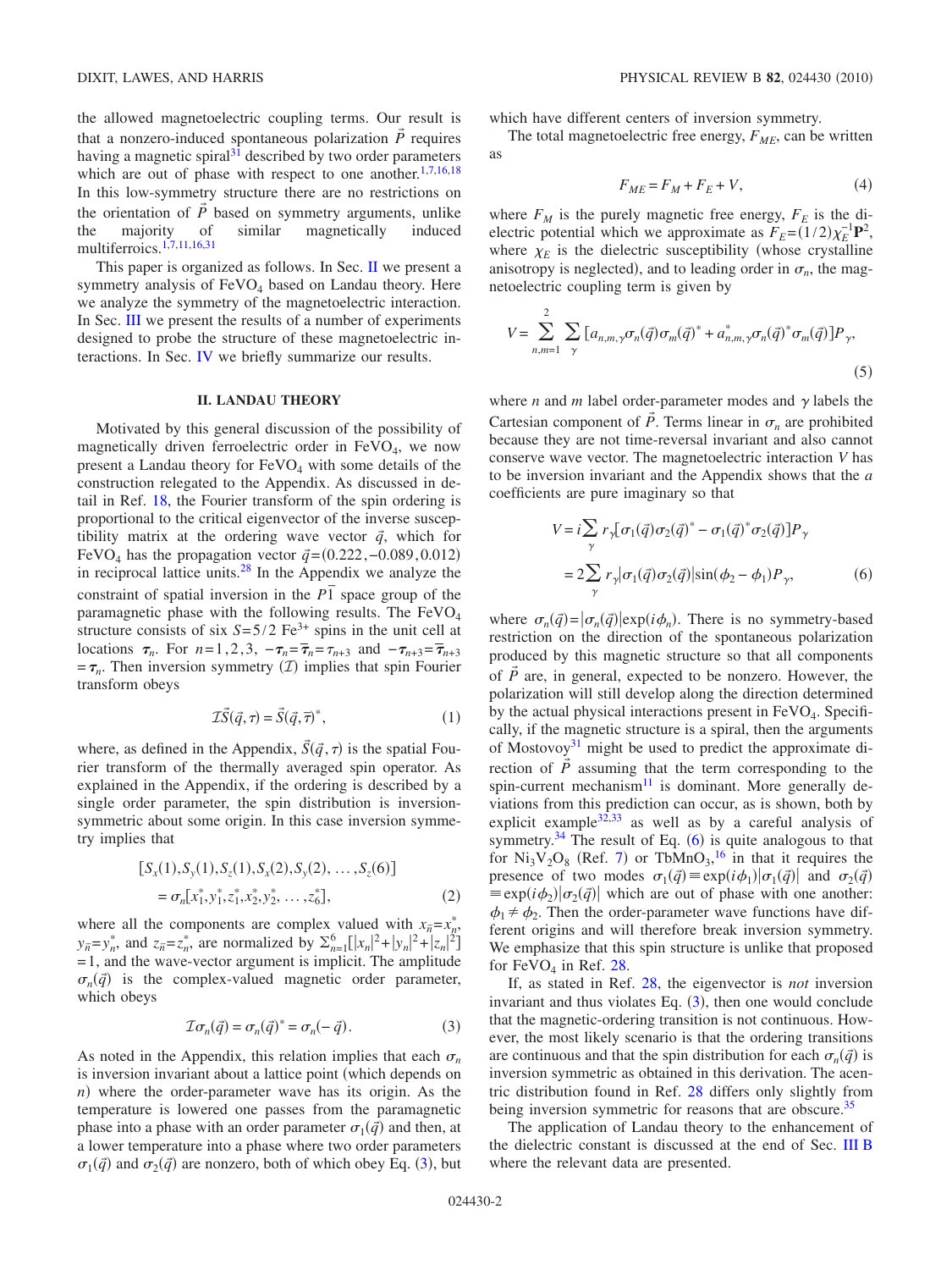# **III. MAGNETOELECTRIC INTERACTIONS (EXPERIMENTAL)**

#### **A. Sample synthesis and structural characterization**

Motivated by Eq.  $(6)$ , which predicts that the magnetic structure defined by  $\sigma_1(\vec{q})$  and  $\sigma_2(\vec{q})$  is coupled to the electric polarization *P*, we experimentally investigated the nature of the higher order magnetoelectric coupling in  $FeVO<sub>4</sub>$ . Bulk single-phase polycrystalline iron vanadate  $(FeVO<sub>4</sub>)$  ceramic samples were prepared using standard solid-state reactions. Because Eq.  $(6)$  predicts that all components of the polarization vector are nonzero and previous measurements on ceramic  $FeVO<sub>4</sub>$  have found clear evidence for multiferroic behavior $27$  we focused our study on polycrystalline samples. A stoichiometric ratio of iron oxide  $(Fe<sub>2</sub>O<sub>3</sub>)$  and vanadium pentaoxide  $(V_2O_5)$  solid solutions were thoroughly mixed and ground to produce a homogeneous mixture. This mixture was slowly heated to 600 °C for 4 h in air. Intermediate grindings followed by thermal annealing in air were repeated several times to complete the solid-state reaction and ensure a fully reacted and uniform composition. This homogeneous solid solution was finally annealed in air at 800 °C for 4 h, yielding a yellowish brown powder identified as a singlephase iron vanadate by x-ray diffraction and Raman spectroscopy.

In order to apply large electric fields to  $FeVO<sub>4</sub>$  we also prepared thin film samples. These were fabricated from a phase pure stoichiometric iron-vanadate target. The FeVO<sup>4</sup> powder used for the sputtering target was prepared by the method described above. Approximately 30 g of FeVO<sup>4</sup> powder was mixed with 15 mL of 2 mol % polyvinyl alcohol as a binder. The dried powder was pressed into a circular disk having a diameter of approximately 50 mm with a thickness of roughly 3.5 mm followed by air annealing at 600 °C for 4 h to burn off the residual organics. A final thermal annealing was done at 800 °C for 4 h to produce the dense pellet used for the sputtering target.  $FeVO<sub>4</sub>$  films were deposited at room temperature using rf magnetron sputtering onto conducting silicon substrates. The working pressure was held at  $1.5 \times 10^{-2}$  torr with the atmosphere consisting of a mixture of approximately  $1.5 \times 10^{-3}$  torr partial pressure of oxygen as the reactive gas and approximately 1.35  $\times 10^{-2}$  torr partial pressure of argon as the sputtering gas. These as deposited films, prepared over a time of 4 h, were amorphous. After air annealing at 700 °C for 4 h the films were indexed as single-phase polycrystalline FeVO<sub>4</sub>.

We investigated the structural, magnetic, and electronic properties of these samples using a number of different techniques. We used a Rigaku RU200 powder x-ray diffractometer and Horiba Triax Raman spectrometer to study the crystalline structure of these samples. We used a Hitachi scanning electron microscope (SEM) to investigate the surface morphology of the thin film samples and an associated energy dispersive x-ray (EDX) assembly to probe the chemical composition of both samples. We measured the temperature-dependent magnetization of the powder sample using a Quantum Design Magnetic Properties Measurement System (MPMS) superconducting quantum interference device magnetometer, although the very small magnetic



FIG. 1. (a)  $\theta$ -2 $\theta$  XRD pattern of FeVO<sub>4</sub> thin film, (b) surface scanning electron micrograph of  $FeVO<sub>4</sub>$  thin film, (c) crosssectional SEM image of  $FeVO<sub>4</sub>$ , thin film, and (d) roomtemperature Raman spectrum on  $FeVO<sub>4</sub>$  bulk powder and thin film samples. The peak at 520 cm<sup>-1</sup> (indicated by an asterisk) arises from the silicon substrate.

anomalies associated with the transitions could not be clearly distinguished from background in the thin films samples. We conducted temperature- and field-dependent dielectric and pyrocurrent measurements using the temperature and field control provided by a Quantum Design Physical Properties Measurement System (PPMS) system used in conjunction with an Agilent 4284A LCR meter and a Keithley 6517 electrometer. These measurements were done on a cold pressed pellet of bulk  $FeVO<sub>4</sub>$  with top and bottom electrodes fashioned using silver epoxy and on the  $FeVO<sub>4</sub>$  thin films with room sputtered gold (Au) used as the top electrode and the Si substrate serving as the bottom electrode.

The structure of the ceramic  $FeVO<sub>4</sub>$  sample was practically identical to that previously presented for a bulk sample prepared using a different technique.<sup>27</sup> The x-ray diffraction  $(XRD)$  pattern for the FeVO<sub>4</sub> thin film is shown in Fig. 1(a). These diffraction peaks are consistent with the expected XRD pattern for FeVO<sub>4</sub> [Joint Committee for Powder Diffraction Standard no. 38-1372]. The surface morphology of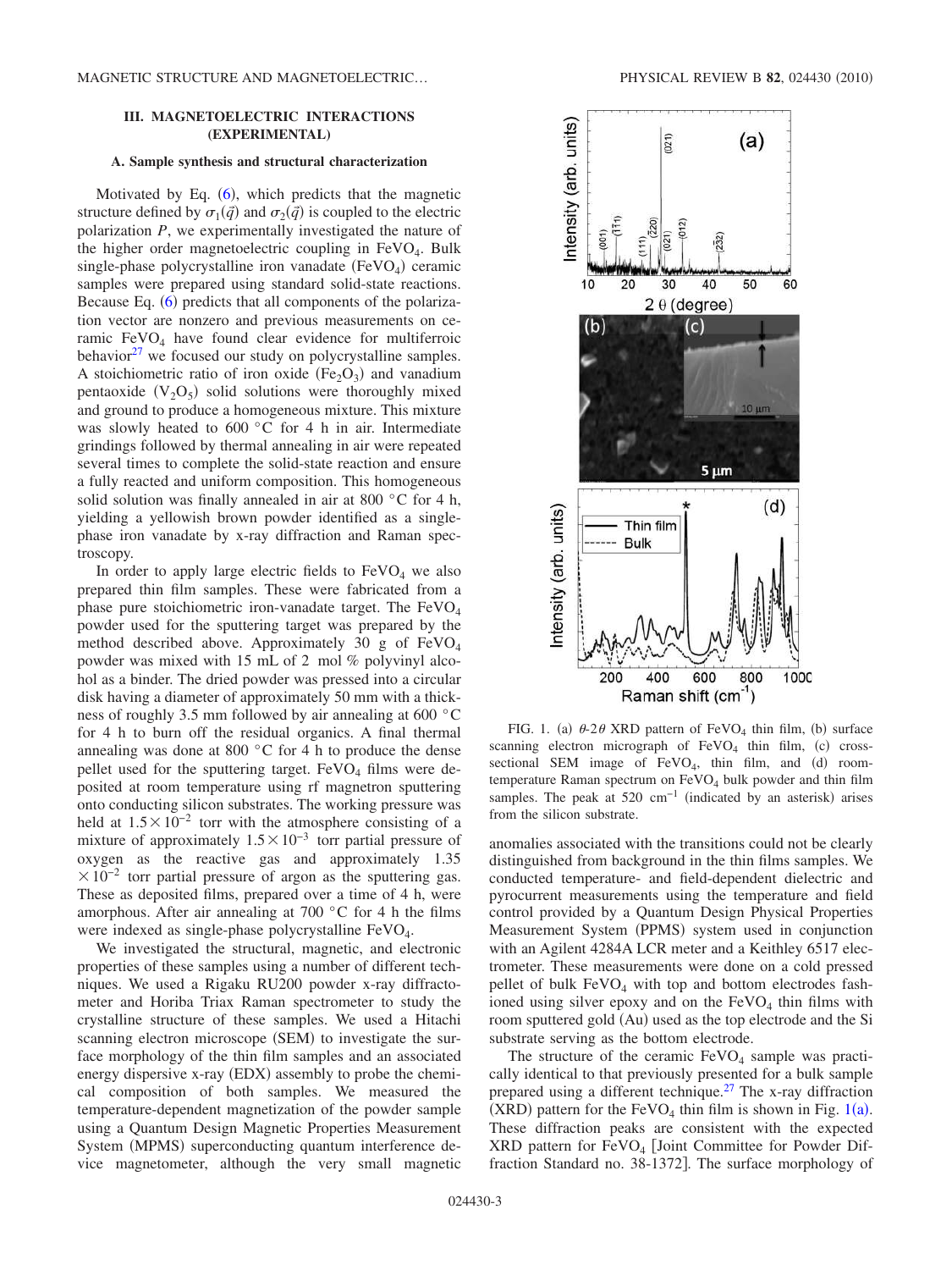

FIG. 2. (a) Zero-field temperature-dependent dielectric constant (left axis) and resistivity (right axis) for ceramic  $FeVO<sub>4</sub>$  sample. (b) Temperature dependence of the dielectric constant near the magnetic-ordering temperature. (c) Temperature dependence of dielectric constant at  $H=0$ , 20, 40, 60, and 80 kOe. The dashed line in (b) is a guide to the eyes.

the thin film sample is shown in Fig.  $1(b)$ . This SEM micrograph indicates that the film consists of grains with various orientations as well as a number of pinhole defects. We calculated the thickness of these thin films to be roughly 200 nm, using the cross-sectional SEM micrograph, Fig.  $1(c)$ . This value is very consistent with estimates from welldefined interference fringes observed in reflection spectra (not shown). EDX analysis of both the bulk and thin film samples shows a 1:1 iron to vanadium ratio. We carried out room-temperature Raman vibrational spectroscopy to further probe the microstructures of both bulk and thin films. The identification of Raman-active modes and their detailed  $temperature-dependent$  analysis on bulk  $FeVO<sub>4</sub>$  sample are discussed elsewhere. $27$  Here we plot the room-temperature Raman spectrum of both bulk and thin films  $FeVO<sub>4</sub>$  in Fig.  $1(d)$ . We are able to identify all the Raman-active modes for thin films, which are observed in bulk  $FeVO<sub>4</sub>$  (Ref. 27) with a small shift in the Raman peaks for the thin films. The Raman peak arising from the silicon substrate is indicated by an asterisk.

# **B. Temperature-dependent dielectric measurements on FeVO<sup>4</sup> ceramic**

The temperature-dependent magnetization for the bulk  $FeVO<sub>4</sub>$  sample (not shown) was practically identical to that measured previously on a different ceramic sample prepared using a different technique.<sup>27</sup> In particular, the magnetization showed the usual two anomalies associated with the two incommensurate transitions in this system. We plot the zerofield dielectric constant and resistivity for bulk  $FeVO<sub>4</sub>$  over a broad range of temperatures in Fig.  $2(a)$ . The dielectric constant exhibits a sharp peak near  $T_{N2}$ , arising from the development of ferroelectric order in the incommensurate spiral magnetic phase. As shown in Fig.  $2(a)$ , above 35 K, the dielectric constant for FeVO<sub>4</sub> shows a gradual decrease on cooling, typical of many insulating materials. $36$  Below roughly 30 K, the dielectric constant increases smoothly with further cooling. Since the resistivity of  $FeVO<sub>4</sub>$  increases monotonically with decreasing temperature (except for a small anomaly at  $T_{N2}$ ), also shown in Fig. 2(a), we attribute this increase in the dielectric constant to a quartic magnetoelectric coupling, *V*<sub>4</sub>. Although FeVO<sub>4</sub> does not order magnetically until cooled below  $T_{N1}=22$  K, heat-capacity measurements suggest the presence of short-range spin correlations developing well above this temperature.<sup>27</sup> It has been suggested in a number of other systems, including TeCuO<sub>3</sub> (Ref. 26) and  $Mn_3O_4$ ,<sup>14</sup> that short-range magnetic correlations can produce magnetodielectric corrections; we propose that the same mechanism is responsible for the nonmonotonic temperature dependence of the dielectric constant of  $FeVO<sub>4</sub>$  in the paramagnetic phase.

The fourth-order magnetoelectric coupling contains terms quadratic in  $\vec{P}$  and  $\sigma_n(\vec{q})$ . If  $\sigma_1(\vec{q})$  is the order parameter that develops at  $T_{N1}$ , then this coupling is probably dominated by  $\lambda |\vec{P}|^2 |\sigma_1(\vec{q})|^2$  at high temperatures. The finite spin correlations developing above  $T_{N1}$  cause  $\langle |\sigma_1(\vec{q})|^2 \rangle$  to be nonzero so that the coupling term is in effect  $a|\vec{P}|^2$ , where *a*  $=\lambda \langle |\sigma_1(\vec{q})|^2 \rangle$ . This term produces a shift in the dielectric constant in the paramagnetic phase, as seen in Fig.  $2(a)$  below approximately 30 K. Below  $T_{N1}$ , approximately 22 K, when  $\sigma_1(\vec{q})$  acquires a finite expectation value, a trilinear coupling term  $a\vec{P} < \sigma_1(\vec{q}) > \sigma_2(\vec{q})^*$  is allowed. This term will lead to mode mixing so that the critical mode approaching  $T_{N2}$  is not  $\sigma_2(\vec{q})$  but  $[\sigma_2(\vec{q}) + \rho \vec{P}]$ , where  $\rho$  is of order  $a \langle \sigma_1(\vec{q}) \rangle$ .<sup>18</sup> Then the divergence in this variable as  $T_{N2}$  is approached will lead to a simultaneous divergence (with a very much reduced amplitude) in the observed dielectric constant. This mode mixing is therefore expected to lead to a slight increase in the magnetodielectric shift below  $T_{N1}$ .<sup>18</sup> This is seen clearly in Fig.  $2(b)$ , where the dashed line shows the extrapolation of the magnetodielectric shift from  $T>T_{N1}$  to  $T < T_{N1}$ . The excess in the dielectric constant over and above this extrapolation is clear evidence for the contribution of the trilinear magnetoelectric term.

## **C. Magnetic field-dependent dielectric measurements on FeVO<sup>4</sup> ceramic**

To further investigate spin-charge coupling in  $FeVO<sub>4</sub>$ , we plot the temperature-dependent dielectric constant measured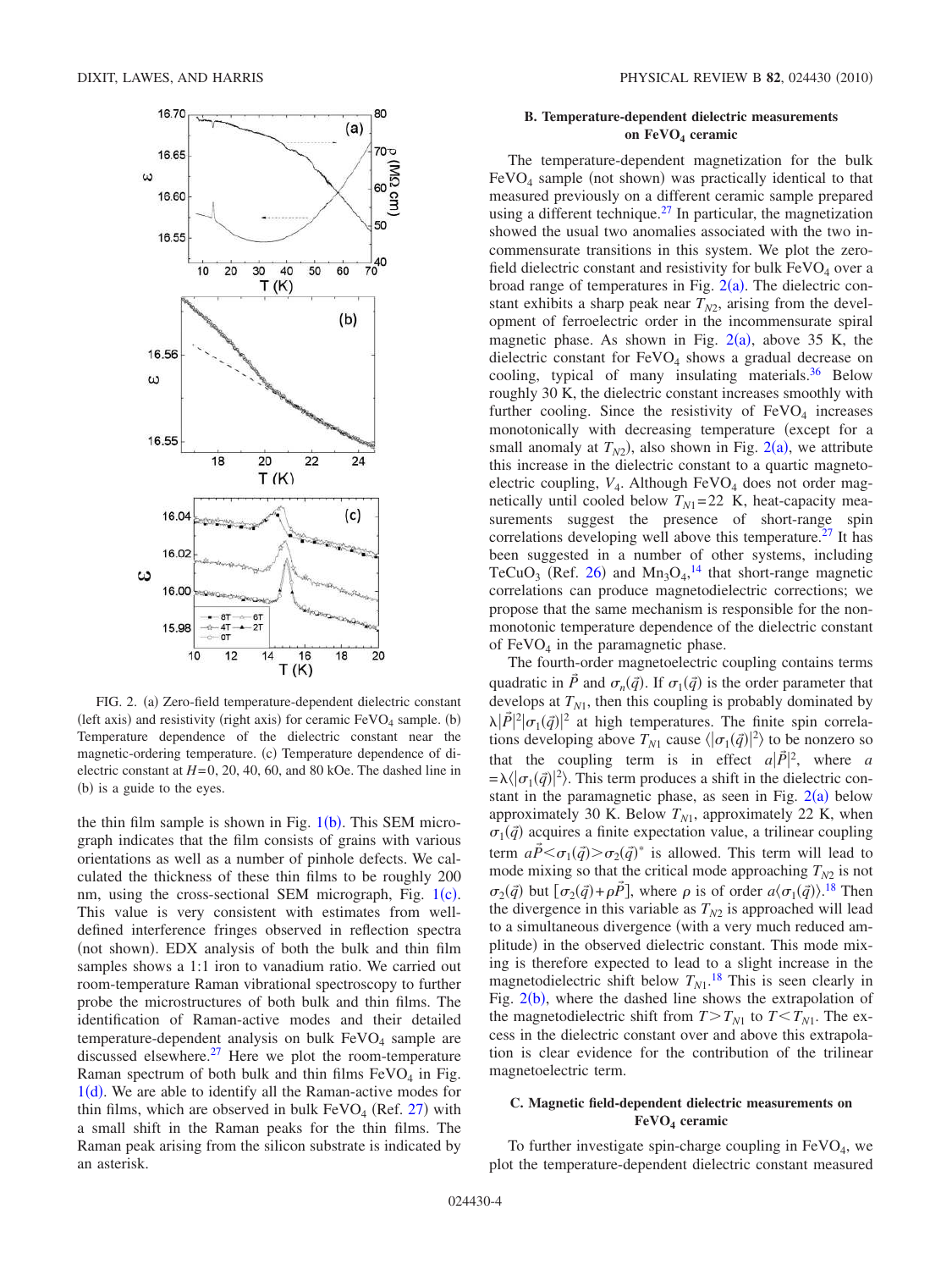

FIG. 3. (Color online) Magnetic field dependence of the relative change in the dielectric constant for ceramic  $FeVO<sub>4</sub>$  at different temperatures with vertical offset included for clarity. The *y* axis is labeled with values suitable for the *T*=14.5 K measurement.

at different magnetic fields in Fig.  $2(c)$ . We find that the dielectric anomaly signaling the onset of ferroelectric order shifts to lower temperatures with increasing magnetic field with the reduction in transition temperature reaching 0.7 K in a magnetic field of *H*=80 kOe. This result is expected, as the ferroelectric order producing the dielectric anomaly is associated with the incommensurate spiral transition, which typically show a reduction in transition temperature in applied magnetic fields.

We conducted additional measurements of the dielectric response of the bulk sample while sweeping the magnetic field at fixed temperature. These results are shown in Fig. 3, plotted as  $\Delta \epsilon(H)/\epsilon(H=0)$  versus *H* with data measured at different temperatures offset vertically for clarity. At *T*  $=17$  K, which is intermediate between  $T_{N1}$  and  $T_{N2}$ , there is a small negative magnetocapacitance, with the dielectric constant being reduced by approximately 0.03% in a field of *H*=80 kOe. As the temperature approaches the multiferroic transition at  $T_{N2}$ , the magnetodielectric coupling shows qualitative changes. By  $T=15$  K the magnetocapacitive shift is positive for small fields with a shift in dielectric constant on the order of 0.02% at high magnetic fields. The magnetocapacitive response is maximal near  $T=14.5$  K with the dielectric constant being reduced by just over 0.1% in a field of *H*=80 kOe. At still lower temperatures the magnitude of the magnetocapacitive shift becomes smaller.

Perhaps the most dramatic feature in the isothermal magnetocapacitance curves presented in Fig. 3 is the presence of clear maxima, which vary as a function of temperature and magnetic field. These maxima appear first at small fields at *T*=14.5 K, then shift to larger fields as the temperature is reduced. We believe that these anomalies do not reflect the suppression of the multiferroic transition temperature in a magnetic field, as discussed in the context of Fig.  $2(b)$ . These isothermal dielectric anomalies persist to temperatures 2 or 3 K below  $T_{N2}$  while the maximum suppression of  $T_{N2}$  was only 0.7 K over the field range studied, as determined from the measurements in Fig. 3. We propose that this dielectric anomaly may indicate a spin-reorientation transition in FeVO<sup>4</sup> . The magnetodielectric coupling is expected to depend on the symmetry of the magnetically ordered state,<sup>18,26</sup> so a field-induced spin-reorientation crossover could poten-



FIG. 4. (a) Temperature dependence of dielectric constant for FeVO<sup>4</sup> thin films at zero field. Inset: zero magnetic field polarization for FeVO<sup>4</sup> thin film measured at poling fields *Epole*  $= \pm 10$  MV m<sup>-1</sup>. (b) Temperature-dependent dielectric constant measured at  $E=0$  and  $E=3.75$  MV m<sup>-1</sup> (background was subtracted for clarity).

tially produce the low-temperature dielectric anomalies observed in Fig. 3. Similar magnetic field-induced dielectric anomalies have been observed in other materials including  $Mn<sub>3</sub>O<sub>4</sub>$ ,<sup>14</sup> although the specific mechanisms responsible remain unclear. One possibility is that the external magnetic field serves to reduce the slight geometrical frustration present in  $FeVO<sub>4</sub>$ ,<sup>28</sup> allowing a different spin structure to emerge. Alternatively, the spin orientation could be a spinflop transition as seen in  $TbMnO<sub>3</sub><sup>37</sup>$  We note, however, that  $FeVO<sub>4</sub>$  remains ferroelectric at high magnetic fields,  $27$  so the modified spin structures would still need to transform as defined by Eq.  $(3)$ .

# **D. Magnetoelectric coupling in FeVO<sup>4</sup> thin films**

The trilinear magnetoelectric coupling that produces multiferroic order, given in Eq.  $(6)$ , also results in an electric field  $(\vec{E})$  dependence of the magnetic structure through the coupling term in the free energy  $\Delta F = -\vec{P} \cdot \vec{E}$ , as discussed in Ref. 1. We first confirmed that these thin film samples were also multiferroic, through measurements of the dielectric constant and pyrocurrent, illustrated in Fig.  $4(a)$ . The dielectric constant for the thin film  $FeVO<sub>4</sub>$  is slightly higher than that found for the ceramic sample. We attribute this discrepancy mainly to the uncertainty in accurately determining the geometrical factor for these thin films. The dielectric response for these thin film samples is approximately independent of measuring frequency and the loss for these films is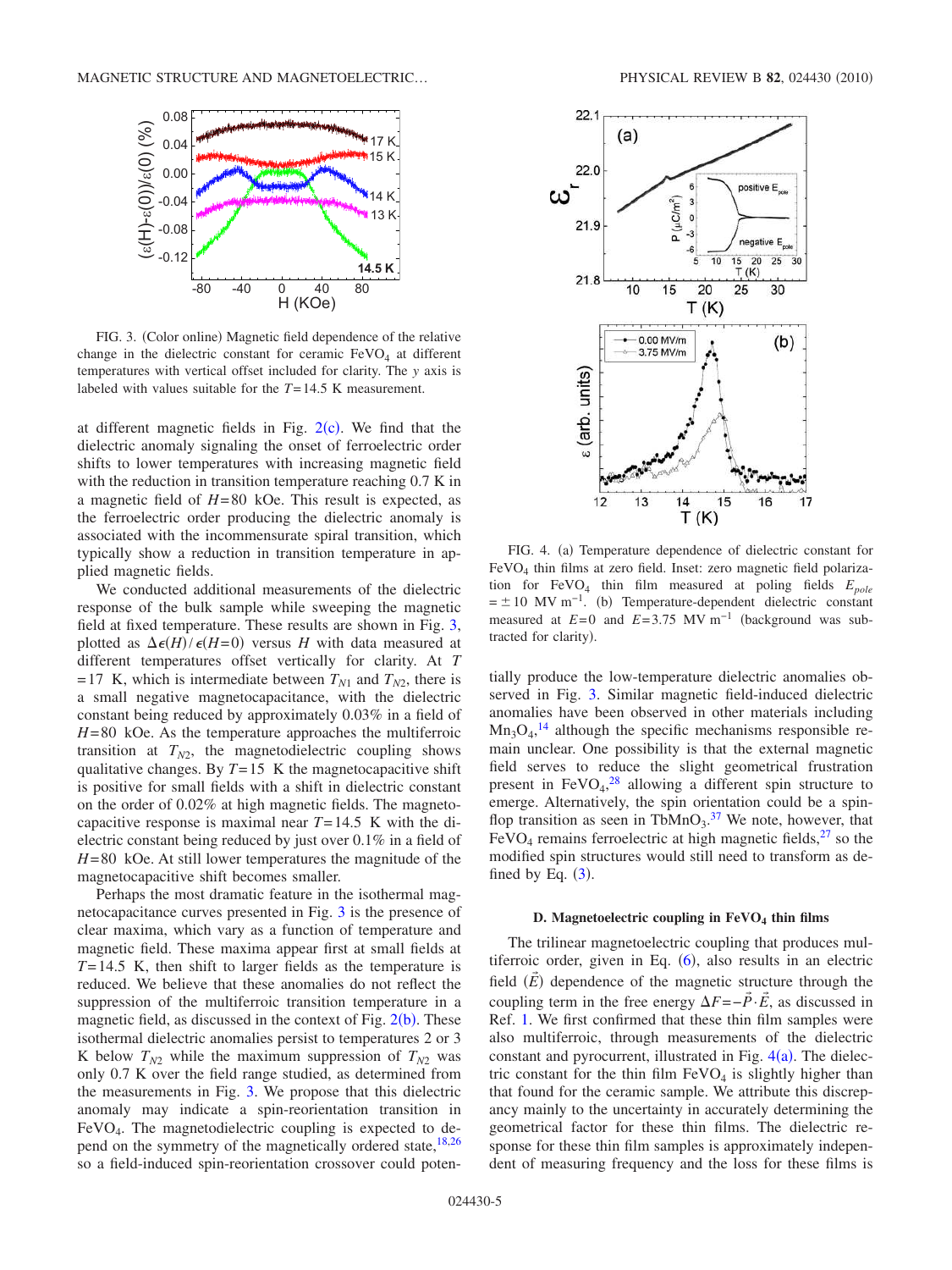tan  $\delta \approx 0.01$ , which may be due to the presence of pinhole defects in the thin film sample as seen in the SEM micrograph in Fig.  $1(b)$ . The zero-field temperature-dependent dielectric constant, measured at *f* =30 kHz, is plotted in Fig.  $4(a)$ . There is a sharp peak near  $T_{N2}=15$  K, associated with the development of ferroelectric order in these thin film samples. We note that, unlike the measurements on bulk  $FeVO<sub>4</sub>$  shown in Fig. 2(a), the background dielectric constant for  $FeVO<sub>4</sub>$  decreases monotonically with decreasing temperature. This behavior can be associated with the much larger conductivity of the thin film sample, arising from the presence of the pinhole defects, which obscures the lowtemperature increase in dielectric constant observed in bulk FeVO<sub>4</sub> [Fig.  $2(a)$ ].

We confirmed that the low-temperature phase of the  $FeVO<sub>4</sub>$  thin film is ferroelectric by integrating the pyrocurrent after poling at positive and negative fields to yield the spontaneous polarization. These results are shown in the inset of Fig.  $4(a)$  and indicate a spontaneous polarization of 6  $\mu$ C/m<sup>2</sup>, consistent with previous measurements on polycrystalline bulk  $FeVO<sub>4</sub>$ .<sup>27</sup> Measurements of the dielectric response for  $FeVO<sub>4</sub>$  thin films under applied magnetic fields (not shown) yield a suppression of the multiferroic transition temperature very similar to that observed in bulk  $FeVO<sub>4</sub>$  [see Fig.  $2(b)$ ].

To probe the electric field control of the multiferroic phase transition temperature, expected from the nature of the magnetoelectric coupling, we measured the temperaturedependent dielectric response in the  $FeVO<sub>4</sub>$  thin film sample as a function of bias voltage. Focusing on thin film samples allows the application of relatively large electric fields (on the order of megavolt per meter) with small applied bias voltages. We chose to probe the transition through dielectric measurements as the magnetic anomaly at  $T_{N2}$  cannot be clearly discerned in these thin film samples. We plot the temperature-dependent dielectric constant measured at *E*=0 and  $E = 3.75$  MV/m in Fig. 4(b). With the application of an electric field, the dielectric peak shifts upward in temperature by approximately 0.25 K in a field of *E*=3.75 MV/m. We note that any sample heating, which is expected to be negligible in any case because of the low dissipation, would raise the sample temperature relative to the thermometer temperature, leading to an apparent decrease in transition temperature, rather than the increase seen in Fig.  $4(b)$ . This increase in transition temperature is consistent with an external electric field promoting the development of ferroelectric order and is similar to what has been observed previously in multiferroic  $Ni<sub>3</sub>V<sub>2</sub>O<sub>8</sub>$  films.<sup>19</sup> The relatively small increase in the ferroelectric transition under such large applied electric fields can be directly attributed to the very small polarization in  $FeVO<sub>4</sub>$ . We confirmed that the dielectric anomaly in Fig.  $4(b)$ can still be associated with the multiferroic transition, even in the presence of an electric field, by measuring the response under the simultaneous application of magnetic and electric fields (not shown). Although the dielectric peak broadens considerably, the continuing presence of a single peak under such crossed fields is strong evidence that this anomaly reflects the multiferroic transition in FeVO<sub>4</sub>.



FIG. 5. (a) Electric and magnetic field dependence of the multiferroic transition temperature  $T_{N2}$  and (b) Magnetic field dependence of multiferroic transition temperature together with the proposed magnetic field-induced spin-reorientation crossover. Here, NCI<sup>\*</sup> indicates the proposed phase having a spin-reoriented structure.

#### **E. Magnetoelectric phase diagram for FeVO<sup>4</sup>**

We summarize the results of these magnetoelectric and magnetodielectric studies on  $FeVO<sub>4</sub>$  in Figs.  $5(a)$  and  $5(b)$ . We plot the *E*-field and *H*-field dependence of the multiferroic transition temperature in  $FeVO<sub>4</sub>(T<sub>N2</sub>)$  in Fig.  $5(a)$ , where CI and NCI represent the incommensurate magnetic structures below  $T_{N1}$  and  $T_{N2}$ , as described by the order parameters  $\sigma_1$  and  $\sigma_1 + \sigma_2$ , respectively. This transition temperature is monotonically suppressed in an applied magnetic field, decreasing by approximately 0.7 K in an applied field of *H* =80 kOe. The transition temperature, however, increases systematically with increasing bias voltage, shifting upward by 0.25 K in an electric field of roughly 4 MV/m. As discussed in Ref. 19, the magnetic field dependence of the CI-NCI phase boundary is expected to follow  $\Delta T_N \propto H^{1/2}$  while the electric field dependence should be  $\Delta T_N \propto E^{1/(\beta+\gamma)}$ . This ability to control the transition temperature using either magnetic or electric field is a key feature for a number of proposed applications for multiferroic materials. Although the size of the transition temperature shifts in  $FeVO<sub>4</sub>$  is likely too small to be of any practical use, these results, taken in conjunction with previous studies on  $Ni<sub>3</sub>V<sub>2</sub>O<sub>8</sub>$  thin films, provide important evidence that this behavior is generic among multiferroic materials.

The magnetodielectric coupling in  $FeVO<sub>4</sub>$  allows us to tentatively identify the onset of short-range magnetic correlations, as indicated by the increase in dielectric constant below  $T=30$  K in Fig.  $2(a)$ , and also to propose the onset of a spin-reorientation crossover, based on the field-dependent dielectric anomalies in Fig. 3. Using the data from Fig. 3, we plot this proposed spin-reorientation crossover boundary line in Fig.  $5(b)$ , together with the magnetic field dependence of  $T_{N2}$  [similar to that shown in Fig.  $5(a)$ ]. The high-field putative spin-reorientation structure is labeled as NCI<sup>\*</sup>. As the two boundaries do not coincide, the dielectric anomalies in Fig. 3 are not likely to be associated with the  $T_{N1}$  to  $T_{N2}$ magnetic transition, but may potentially be attributed to a change in magnetic structure. Magnetic field-dependent specific-heat measurements (not shown) do not show any additional anomalies at this proposed crossover, suggesting there is a negligible change in entropy between the two spin structures.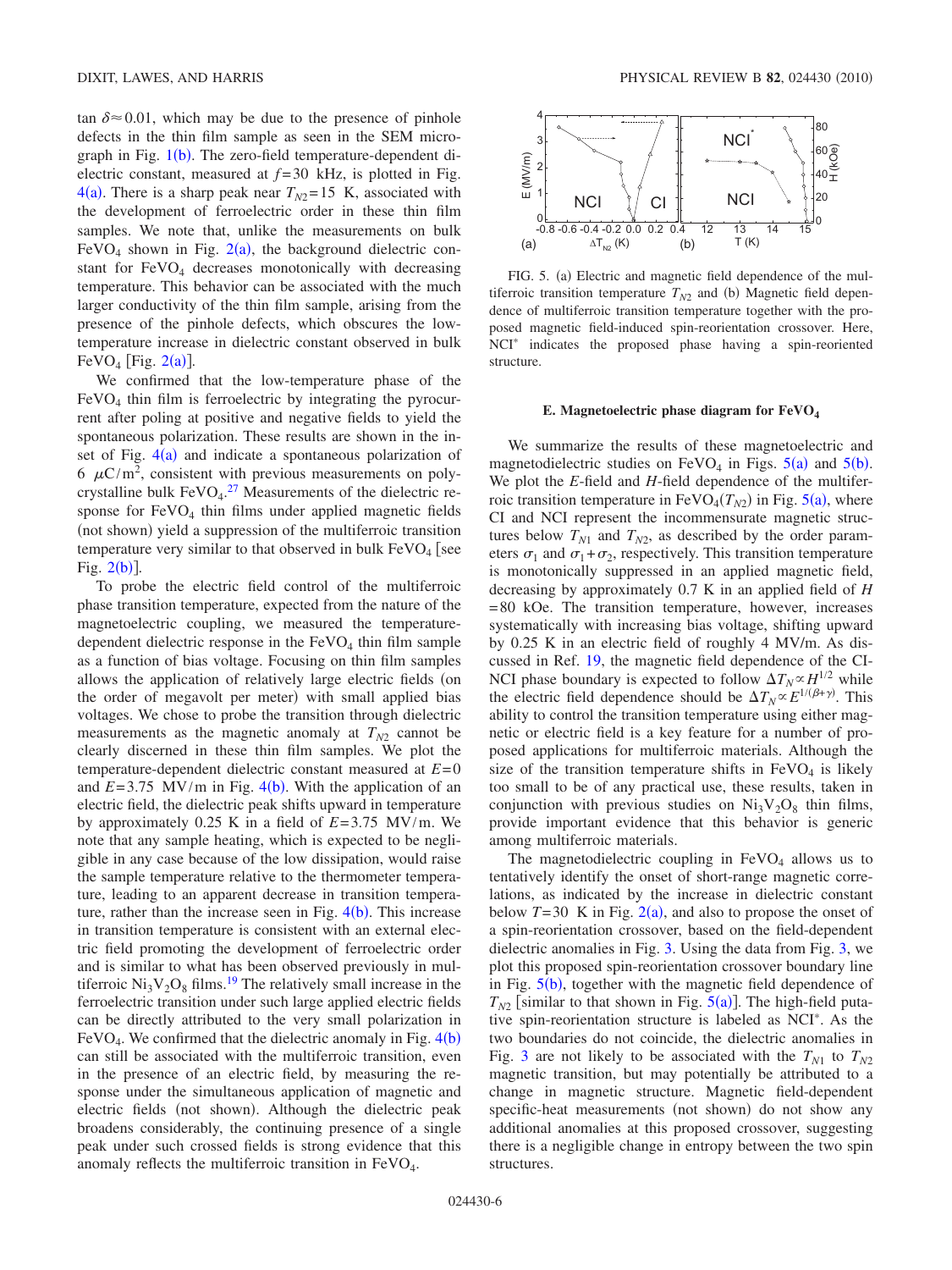MAGNETIC STRUCTURE AND MAGNETOELECTRIC...

### **IV. CONCLUSIONS**

We have presented a model for the development of multiferroic order in  $FeVO<sub>4</sub>$  in the context of Landau theory, which we have used to develop constraints on the possible magnetic structures based on symmetry considerations alone. One of the noteworthy predictions of this model is that the direction of the electric polarization in the multiferroic phase is not restricted by symmetry. To further investigate the higher order magnetoelectric coupling in this system, we have investigated the ferroelectric and dielectric response in FeVO<sub>4</sub> to applied magnetic and electric fields. The multiferroic phase transition temperature can be tuned by applying electric or magnetic field, in line with the predicted trilinear magnetoelectric coupling.18,19 We find evidence for a shift in dielectric constant well above the magnetic transition temperature  $T_{N1}$ , which is expected to develop from a fourthorder magnetoelectric coupling term when short-range spin correlations develop in the paramagnetic phase. The dielectric constant shows a small, but distinct, increase below the first magnetic-order transition, which is consistent with the contribution from a trilinear magnetoelectric coupling term. We find evidence for magnetic field-induced dielectric anomalies in the noncollinear incommensurate magnetic phase of  $FeVO<sub>4</sub>$ , which we attribute to a spin-reorientation transition that does not suppress the ferroelectric structure. These studies on  $FeVO<sub>4</sub>$  demonstrate the rich spin-charge coupling present in many multiferroic materials, emphasize the importance to considering higher order expansions of the magnetoelectric coupling to adequately explain the properties of these materials and illustrate how dielectric spectroscopy can be a valuable tool for probing the magnetic structures in such systems.

#### **ACKNOWLEDGMENT**

This work was supported by the NSF through Grant No. DMR-0644823.

## **APPENDIX: LANDAU THEORY**

As discussed in detail in Ref. 18 the Fourier transform of the distribution just below a continuous magnetic-ordering transition is proportional to the critical eigenvector of the inverse susceptibility matrix. (The critical eigenvector is the one whose eigenvalue first approaches zero, i.e., which first becomes unstable, as the temperature is lowered through the ordering transition.) We introduce the inverse susceptibility as follows. The thermally averaged spin at the site at position  $\tau$  in the unit cell at  $\vec{R}$ ,  $\langle \vec{S}(\vec{R}, \tau) \rangle$  is defined as

$$
\langle \vec{S}(\vec{R}, \tau) \rangle \equiv \text{Tr}[\rho \vec{S}_{op}(\vec{R}, \tau)], \tag{A1}
$$

where  $\vec{S}_{op}(\vec{R}, \tau)$  is the quantum spin operator at site  $\vec{R} + \tau$  and  $\rho$  is the density matrix

$$
\rho = \exp(-\beta \mathcal{H})/[\text{Tr} \exp(-\beta \mathcal{H})],
$$
 (A2)

where  $H$  is the Hamiltonian of the system. The Fourier transform of the spin distribution is given by

$$
\vec{S}(\vec{q},\tau) = N^{-1} \sum_{\vec{R}} \langle \vec{S}(\vec{R},\tau) \rangle e^{i\vec{q}\cdot\vec{r}},
$$
 (A3)

where  $\vec{r}$  is the actual position  $\vec{R} + \vec{\tau}$  of the spin and *N* is the total number of unit cells in the system. Following Landau, we write the free energy, *F* as an expansion in powers of  $\vec{S}(\vec{q},\tau)$  as

$$
F = \frac{1}{2} \sum_{\vec{q}, \alpha, \beta, \tau, \tau'} F_{\alpha, \tau, \beta, \tau'}(\vec{q}) S_{\alpha}(\vec{q}, \tau)^* S_{\beta}(\vec{q}, \tau') + \mathcal{O}[S(\vec{q})^4],
$$
\n(A4)

where the matrix **F** is the Hermitian inverse susceptibility matrix. Of course, we do not know or wish to consider the exact form of  $H$  and we do not attempt to construct the inverse susceptibility from first principles. But we can analyze how symmetry influences the structure of the inverse susceptibility. In what follows we assume that the wave vector  $\vec{q}$  at which ordering occurs has been established experimentally and therefore we focus only on that wave vector.

We now consider the case of  $FeVO<sub>4</sub>$  which has six spin sites within the unit cell of the space group  $P\overline{1}$ . The only point-group symmetry element is spatial inversion about the origin *I*, so that the six sites consist of three pairs of sites  $\vec{\tau}_n$ and  $\vec{\tau}_{n+3} = -\vec{\tau}_n$  with  $n=1,2,3$ . Since the group of the wave vector contains only the identity element, the standard analyses based on this group would indicate that an allowed spindistribution function is a basis function of the identity irrep and therefore that symmetry places no restriction on the form of the spin-distribution function. However, since  $\mathcal I$  is a symmetry of the system when all the spins are zero, the free energy of the system for a configuration with an arbitrary distribution of  $\vec{S}_{\alpha}(\vec{q}, \tau)$  is the same as that for a configuration obtained by inversion applied to the distribution  $\vec{S}_\alpha(\vec{q}, \tau)$ . So we consider the effect of inversion on  $\vec{S}_\alpha(\vec{q}, \tau)$ . The effect of  $\mathcal I$  is to move a spin, without changing its orientation (because spin is a pseudovector), from an initial location  $\vec{r}$  to a final location −*r*. This means that

$$
\mathcal{I}\langle\vec{S}(\vec{R},\tau)\rangle = \langle\vec{S}(-\vec{R},\overline{\tau})\rangle,\tag{A5}
$$

where, for  $n=1,2,3$ 

$$
\overline{\tau}_n = -\tau_n = \tau_{n+3} \equiv \tau_{\overline{n}}, \quad \overline{\tau}_{n+3} = -\tau_{n+3} = \tau_n \equiv \tau_{\overline{n+3}}.
$$
\n(A6)

It then follows that

$$
\mathcal{I}\vec{S}(\vec{q},\tau) = \vec{S}(\vec{q},\overline{\tau})^*.
$$
 (A7)

Because we have six spins in the unit cell each having three Cartesian spin components the matrix **F** is an  $18 \times 18$ matrix which we write in terms of  $9 \times 9$  submatrices (for *n*  $= 1, 2, 3$  and  $n = 4, 5, 6$ , respectively) as

$$
\mathbf{F} = \begin{bmatrix} \mathbf{A} & \mathbf{B} \\ \mathbf{B}^{\dagger} & \mathbf{C} \end{bmatrix} .
$$
 (A8)

Now we consider the invariance of the free energy under spatial inversion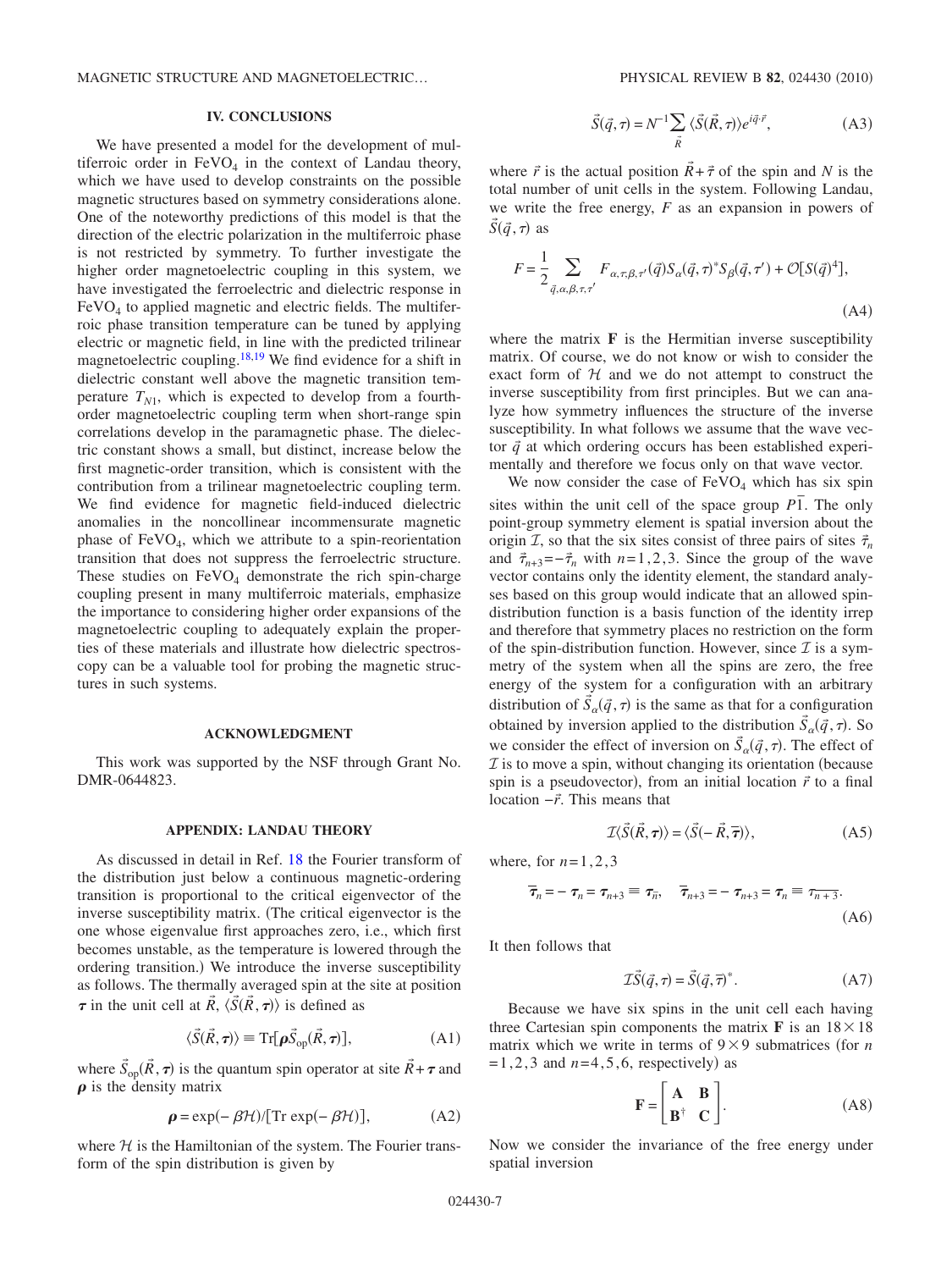$$
F = \frac{1}{2} \sum_{\vec{q}, \alpha, \beta, \tau, \tau'} F_{\alpha, \tau, \beta, \tau'}(\vec{q}) S_{\alpha}(\vec{q}, \tau)^* S_{\beta}(\vec{q}, \tau') + \mathcal{O}[S(\vec{q})^4],
$$
  
\n
$$
= \frac{1}{2} \sum_{\vec{q}, \alpha, \tau, \beta, \tau'} F_{\alpha, \tau, \beta, \tau'}(\vec{q}) [\mathcal{IS}_{\alpha}(\vec{q}, \tau)^*] [\mathcal{IS}_{\beta}(\vec{q}, \tau')] + \mathcal{O}[S(\vec{q})^4],
$$
  
\n
$$
= \frac{1}{2} \sum_{\vec{q}, \alpha, \tau, \beta, \tau'} F_{\alpha, \tau, \beta, \tau'}(\vec{q}) S_{\alpha}(\vec{q}, \overline{\tau}) S_{\beta}(\vec{q}, \overline{\tau}')^* + \mathcal{O}[S(\vec{q})^4],
$$
  
\n
$$
= \frac{1}{2} \sum_{\vec{q}, \alpha, \tau, \beta, \tau'} F_{\alpha, \tau, \beta, \tau'}(\vec{q})^* S_{\alpha}(\vec{q}, \overline{\tau})^* S_{\beta}(\vec{q}, \overline{\tau}') + \mathcal{O}[S(\vec{q})^4],
$$
  
\n
$$
= \frac{1}{2} \sum_{\vec{q}, \alpha, \tau, \beta, \tau'} F_{\alpha, \overline{\tau}, \beta, \overline{\tau}'}(\vec{q})^* S_{\alpha}(\vec{q}, \tau)^* S_{\beta}(\vec{q}, \tau') + \mathcal{O}[S(\vec{q})^4].
$$
 (A9)

The next-to-last equality follows because the free energy is real. The last equality is obtained by interchanging the roles of the dummy variables  $\tau$  and  $\bar{\tau}$  and the roles of  $\tau'$  and  $\bar{\tau}'$ .

We now compare Eq.  $(A4)$  and the last line of Eq.  $(A9)$ . Since these forms have to be equal irrespective of the values of the *S*'s, we must have that

$$
F_{\alpha,\tau,\beta,\tau'}(\vec{q}) = F_{\alpha,\overline{\tau},\beta,\overline{\tau}'}(\vec{q})^*.
$$
 (A10)

This equality relates (for  $1 \leq \tau, \tau' \leq 3$ ) the submatrices **A** and **C** and (for  $1 \le \tau \le 3$  and  $4 \le \tau' \le 6$ ) **B** and **B**<sup>†</sup>. As a result we see that  $\mathbf{B}^{\dagger} = \mathbf{B}^*$  so that **B** is symmetric and  $\mathbf{C} = \mathbf{A}^*$ . Thus

$$
\mathbf{F} = \begin{bmatrix} \mathbf{A} & \mathbf{B} \\ \mathbf{B}^* & \mathbf{A}^* \end{bmatrix} . \tag{A11}
$$

Then the eigenvectors  $[\Psi, \Phi]$ , written in terms of the ninecomponent vectors  $\Psi$  and  $\Phi$  satisfy

$$
\mathbf{A}\Psi + \mathbf{B}\Phi = \lambda\Psi, \quad \mathbf{B}^*\Psi + \mathbf{A}^*\Phi = \lambda\Phi. \tag{A12}
$$

For instance,

$$
\Psi = [S_x(\vec{q}, 1), S_y(\vec{q}, 1), S_z(\vec{q}, 1), S_x(\vec{q}, 2), S_y(\vec{q}, 2), S_z(\vec{q}, 2), S_x(\vec{q}, 3), S_y(\vec{q}, 3), S_z(\vec{q}, 3)],
$$
  
\n
$$
\Phi = [S_x(\vec{q}, 4), S_y(\vec{q}, 4), S_z(\vec{q}, 4), S_x(\vec{q}, 5), S_y(\vec{q}, 5), S_z(\vec{q}, 5), S_x(\vec{q}, 6), S_y(\vec{q}, 6), S_z(\vec{q}, 6)].
$$
\n(A13)

The second equation of Eq.  $(A12)$  can be written as

$$
\mathbf{B}\mathbf{\Psi}^* + \mathbf{A}\mathbf{\Phi}^* = \lambda \mathbf{\Phi}^*.
$$
 (A14)

So if  $[\Psi, \Phi]$  is an eigenvector with eigenvalue  $\lambda$ , then so is  $exp(i\rho)[\Phi^*, \Psi^*]$ . In principle, these could be two independent degenerate eigenvectors. But if one considers the simple case when  $A = aE$  and  $B = bE$ , where *a* and *b* are scalars and **E** is the unit matrix, one sees that these two solutions are, apart from a phase factor, the same. Only for special values of the matrices are these two eigenvectors distinct degenerate solutions. This is an example of an accidental degeneracy whose existence we exclude. Therefore the condition that these two solutions only differ by a phase factor leads to the result that

$$
\Psi = e^{i\rho} \Phi^*.
$$
 (A15)

Thus the *n*th eigenvector is

$$
\Lambda_n = [e^{i\rho_n} \Phi_n^*, \Phi_n] = e^{i\rho_n/2} [e^{i\rho_n/2} \Phi^*, e^{-i\rho_n/2} \Phi], \quad (A16)
$$

which we write in canonical form as

$$
\Lambda_n \equiv \sigma_n(\vec{q}) [\mathbf{\Theta}_n^*, \mathbf{\Theta}_n], \tag{A17}
$$

where  $\sigma_n(\vec{q}) \equiv |\sigma_n(\vec{q})| \exp(i\phi_n)$  is a complex-valued amplitude and  $\mathbf{\Theta}_n$  is normalized

$$
1 = \sum_{j=1}^{9} |[\mathbf{\Theta}_n]_j|^2.
$$
 (A18)

Since the inverse susceptibility matrix is 18 dimensional, there are 18 eigenvectors, each of this canonical form. We identify  $\sigma_n(\vec{q})$  as the order parameter which characterizes order of the *n*th eigenvector. As the temperature is lowered one such solution (which we label  $n=1$ ) becomes critical and at a lower temperature a second solution (which we label  $n$ =2) becomes critical. As we shall see in a moment, the magnitudes of the associated order parameters  $\sigma_n(\mathbf{q})$  and their relative phase are fixed by the fourth-order terms in the free energy which we have so far not considered. Using Eq.  $(A7)$ we see that

$$
\mathcal{I}\Lambda_n = \mathcal{I}[\sigma_n(\vec{q})\Theta_n^*, \sigma_n(\vec{q})\Theta_n] = [\sigma_n(\vec{q})^*\Theta_n^*, \sigma_n(\vec{q})^*\Theta_n]
$$
  
=  $\sigma_n(\vec{q})^*\Lambda_n$ , (A19)

which indicates that the order parameter transforms under inversion as

$$
\mathcal{I}\sigma_n(\vec{q}) = \sigma_n(\vec{q})^*.
$$
 (A20)

Also, under spatial translation,  $T_R^*$ , we have that

$$
T_{R}^{\ast} \sigma_{n}(\vec{q}) = e^{i\vec{q}\cdot\vec{R}} \sigma_{n}(\vec{q}). \tag{A21}
$$

Note that Eq. (A20) does *not* imply that the *n*th eigenvector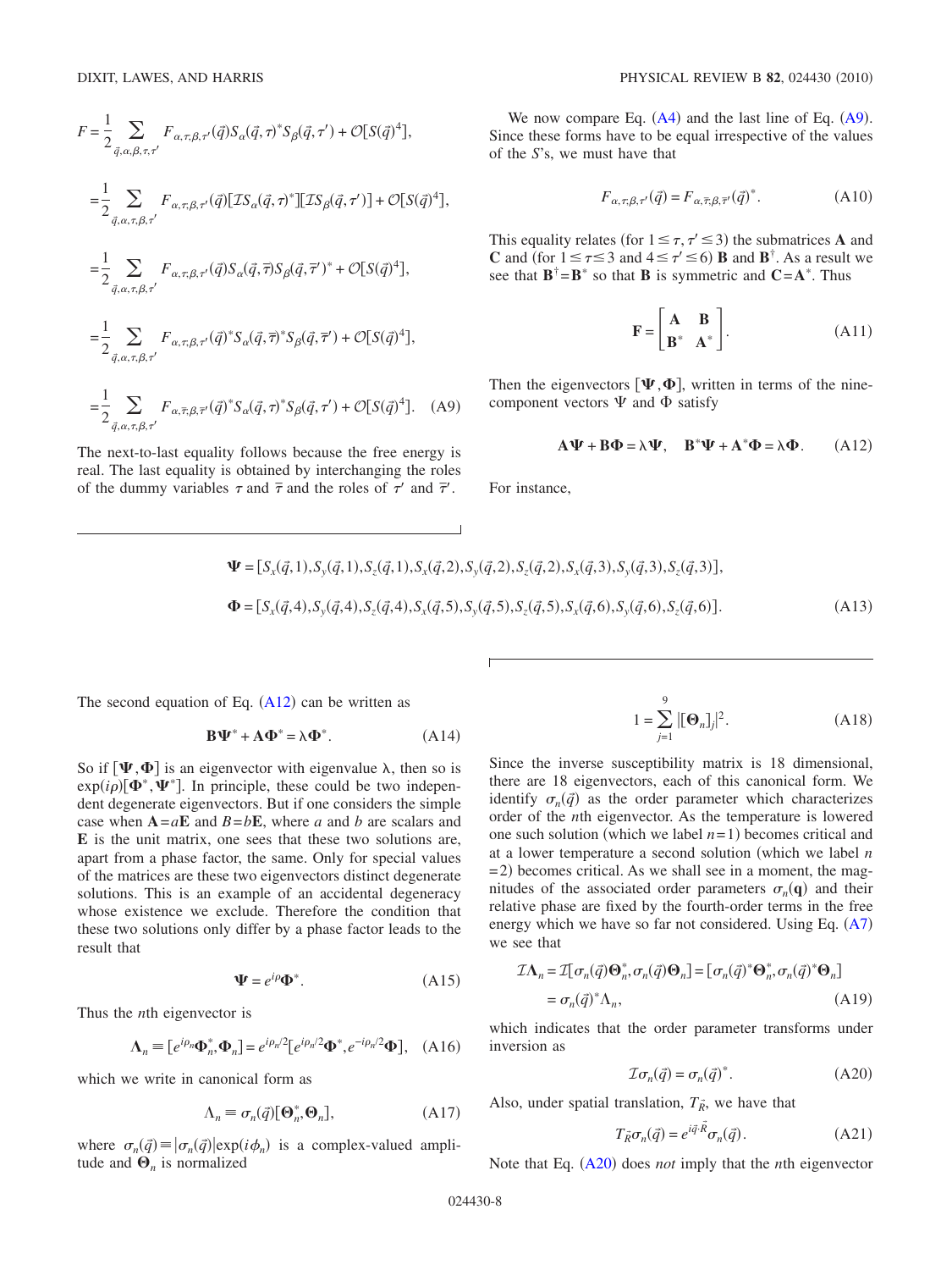MAGNETIC STRUCTURE AND MAGNETOELECTRIC... PHYSICAL REVIEW B 82, 024430 (2010)

is invariant under inversion *about the origin*. However, as we now show, it does imply that the *n*th eigenvector is invariant about an origin which depends on the choice of phase of the *nth* eigenvector. (It is obvious that a cosine wave is only inversion invariant about one of its nodes which need not occur at the origin.) If  $\mathcal{I}_{R}$  denotes inversion about the lattice vector  $\vec{R}$ , then we have

$$
\mathcal{I}_{\vec{R}}\sigma_n(\vec{q}) = T_{\vec{R}}\mathcal{I}T_{-\vec{R}}\sigma_n(\vec{q})
$$
  
= 
$$
T_{\vec{R}}\mathcal{I}e^{-i\vec{q}\cdot\vec{R}}\sigma_n(\vec{q}) = T_{\vec{R}}e^{i\vec{q}\cdot\vec{R}}\sigma_n(\vec{q})^* = e^{2i\vec{q}\cdot\vec{R}}\sigma_n(\vec{q}).
$$
  
(A22)

Let  $\sigma_n(\vec{q}) = \sigma_n(\vec{q}) \left| e^{i\chi} \right|$ . Then if we choose  $\vec{R}$  so that  $\vec{q} \cdot \vec{R} = \chi$ , then

$$
\mathcal{I}_{\mathbf{R}}\sigma_n(\vec{q}) = \sigma_n(\vec{q}).
$$
 (A23)

So, Eq. (A20) implies inversion symmetry about a point which, in view of the incommensurability, can be chosen to be arbitrarily close to a lattice point for an infinite system.

Thus the contribution to the free energy from these order parameters  $\sigma_n(\vec{q})$  at wave vector  $\vec{q}$  can be written as

$$
F = \sum_{n} [a_n (T - T_n) | \sigma_n(\vec{q})|^2 + b_n | \sigma_n(\vec{q})|^4 + \cdots ]
$$
  
+ 
$$
\sum_{n \le m} c_{nm} | \sigma_n(\vec{q}) \sigma_m(\vec{q})|^2 + \sum_{n \le m} (d_{nm} [\sigma_n(\vec{q}) \sigma_m(\vec{q})^* ]^2
$$
  
+ 
$$
d_{nm}^* [\sigma_n(\vec{q})^* \sigma_m(\vec{q})]^2), \qquad (A24)
$$

where translational invariance indicates that for an incommensurate wave vector the free energy is a function of  $|\sigma_m|^2$ ,  $|\sigma_n|^2$ ,  $\sigma_n \sigma_m^*$ , and  $\sigma_n^* \sigma_m$ . In writing this free energy we have assumed that the wave vectors of  $\sigma_1$  and  $\sigma_2$  are locked to be the same, as discussed in Ref. 38.

The generic situation in multiferroics is that as one lowers the temperature an order parameter  $\sigma_1$  first becomes nonzero and then, at a lower temperature, a second-order parameter  $\sigma_2$  becomes nonzero. In many cases, such as  $Ni_3V_2O_8$  (Ref. 7) or TbMnO<sub>3</sub> (Ref. 16)  $\sigma_1$  and  $\sigma_2$  have different nontrivial symmetries. Here all the order parameters have the symmetry expressed by Eqs. (A20) and (A21). [The phase  $\phi_2$  of the second-order parameter is fixed relative to that,  $\phi_1$ , of the first-order parameter by the term in  $d_{12}$  in Eq. (A24).]

Finally, we consider the magnetoelectric coupling, *V*, in the free energy which is responsible for the appearance of ferroelectricity (for which  $\vec{P} \neq 0$ , where  $\vec{P}$  is the electric polarization). We write

$$
F = F_M + F_E + V,\tag{A25}
$$

where  $F_M$  is the purely magnetic free energy of Eq.  $(A24)$ ,  $F<sub>E</sub>$  is the dielectric potential which we approximate as  $F<sub>E</sub>$  $=(1/2)\chi_E^{-1}P^2$ , where  $\chi_E$  is the dielectric susceptibility (whose crystalline anisotropy is neglected), and to leading order in  $\sigma_n$ 

$$
V = \sum_{n,m=1}^{2} \sum_{\gamma} \left[ a_{n,m,\gamma} \sigma_n(\vec{q}) \sigma_m(\vec{q})^* + a_{n,m,\gamma}^* \sigma_n(\vec{q})^* \sigma_m(\vec{q}) \right] P_{\gamma},
$$
\n(A26)

where *n* and *m* label order-parameter modes and  $\gamma$  labels the Cartesian component of  $\vec{P}$ . Terms linear in  $\sigma_n$  are prohibited because they cannot conserve wave vector. Terms of order  $\sigma^4$ or higher can exist.39–41 The interaction *V* has to be inversion invariant. Since  $\mathcal{I}\vec{P} = -\vec{P}$  and  $\mathcal{I}|\sigma_n|^2 = |\sigma_n|^2$ , we see that the terms with *n*=*m* are not inversion invariant and hence are not allowed. Thus

$$
V = \sum_{\gamma} \left[ a_{\gamma} \sigma_1(\vec{q}) \sigma_2(\vec{q})^* + a_{\gamma}^* \sigma_1(\vec{q})^* \sigma_2(\vec{q}) \right] P_{\gamma}. \quad (A27)
$$

Using  $\mathcal{IP}_{\gamma}=-P_{\gamma}$  and Eq. (A20) we see that inversion invariance implies that  $a_{\gamma} = ir_{\gamma}$ , where  $r_{\gamma}$  is real. Then

$$
V = i \sum_{\gamma} r_{\gamma} [\sigma_1(\vec{q}) \sigma_2(\vec{q})^* - \sigma_1(\vec{q})^* \sigma_2(\vec{q})] P_{\gamma}
$$
  
=  $2 \sum_{\gamma} r_{\gamma} |\sigma_1(\vec{q}) \sigma_2(\vec{q})| \sin(\phi_2 - \phi_1) P_{\gamma}.$  (A28)

Note that there is no restriction on the direction of the spontaneous polarization, so that all components of  $\vec{P}$  will be nonzero. However, if the magnetic structure is a spiral, then the arguments of Refs. 11 and 31 might be used to predict the approximate direction of  $\vec{P}$ . The result of Eq. (A28) is quite analogous to that for  $Ni_3V_2O_8$  (Ref. 7) or TbMnO<sub>3</sub>,<sup>16</sup> in that it requires the two modes  $\sigma_1(\vec{q}) \equiv \exp(i\phi_1)|\sigma_1(\vec{q})|$  and  $\sigma_2(\vec{q}) \equiv \exp(i\phi_2) | \sigma_2(\vec{q}) |$  to be out of phase with one another, in other words that  $\phi_1 \neq \phi_2$ .

If, as stated in Ref. 28, the eigenvector is *not* inversion invariant as implied by Eq.  $(A19)$ , then one would conclude that the magnetic-ordering transition is not continuous. However, the differences between the diffraction patterns of the structure of Ref. 28 and that suggested here are subtle enough $^{35}$  that our suggested structure seems probably the correct one.

- <sup>1</sup>A. B. Harris and G. Lawes, *The Handbook of Magnetism and Advanced Magnetic Materials*, edited by H. Kronmuller and S. Parkin (Wiley, New York, 2006).
- <sup>2</sup>C.-W. Nan, M. I. Bichurin, S. Dong, D. Viehland, and G. Srinivasan, J. Appl. Phys. **103**, 031101 (2008).
- <sup>3</sup>W. Eerenstein, N. D. Mathur, and J. F. Scott, Nature (London) **442**, 759 (2006); R. Ramesh and N. A. Spaldin, Nature Mater.

**6**, 21 (2007).

- <sup>4</sup> N. A. Hill, J. Phys. Chem. B **104**, 6694 (2000).
- <sup>5</sup>T. Kimura, G. Lawes, T. Goto, Y. Tokura, and A. P. Ramirez, Phys. Rev. B **71**, 224425 (2005).
- <sup>6</sup>N. Hur, S. Park, P. A. Sharma, J. S. Ahn, S. Guha, and S. W. Cheong, Nature (London) 429, 392 (2004).
- <sup>7</sup>G. Lawes, A. B. Harris, T. Kimura, N. Rogado, R. J. Cava,